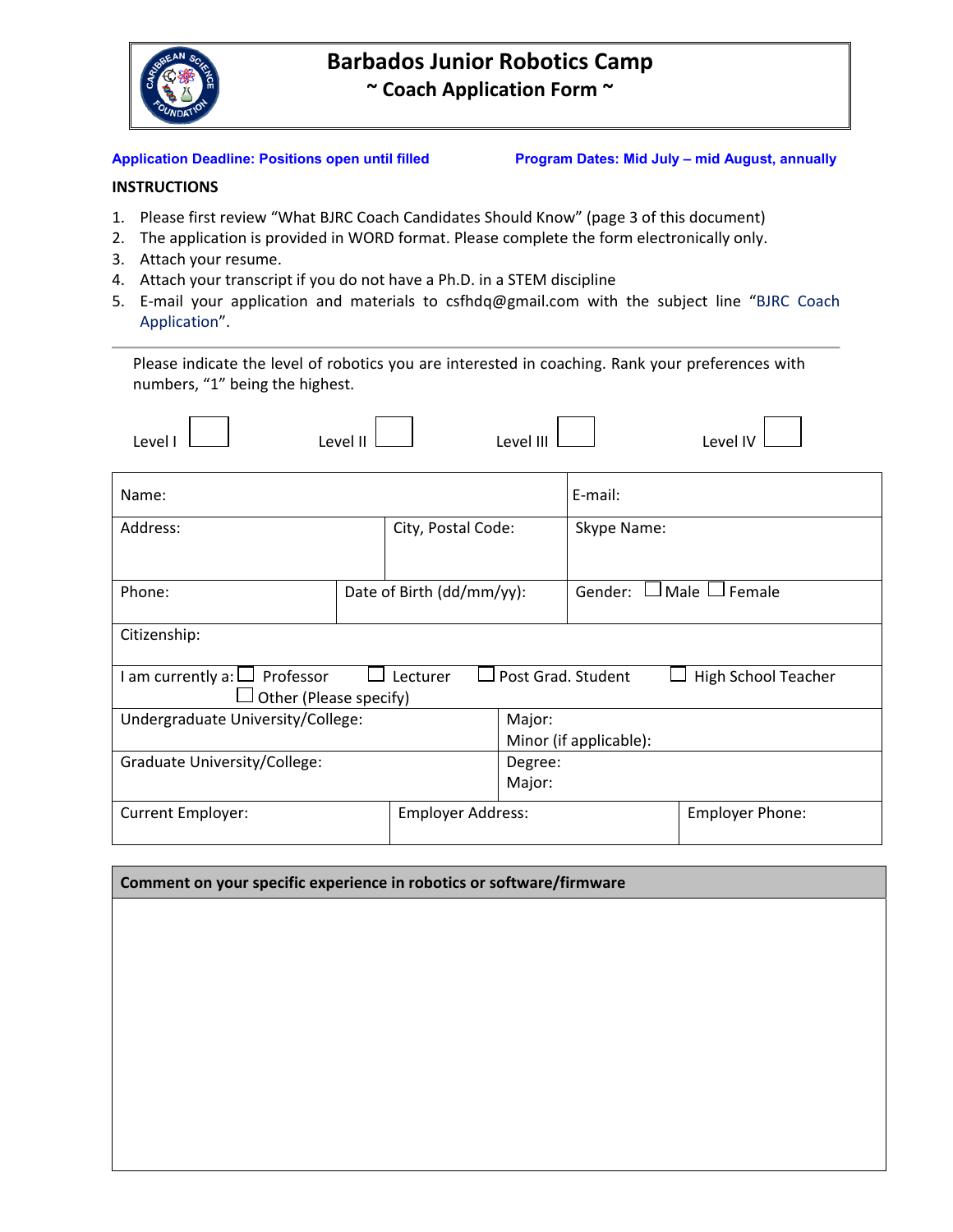#### **OTHER TEACHING EXPERIENCE**

Have you ever taught STEM subjects other than robotics before? If so, please elaborate, and then in the Table below, specifically list university or high school courses you have taught in STEM. Use course names instead of numbers.

| <b>Name of University/School</b> | <b>Course Name</b> | <b>Student Level</b> | <b>Your Role</b> | Term/Year |
|----------------------------------|--------------------|----------------------|------------------|-----------|
|                                  |                    |                      |                  |           |
|                                  |                    |                      |                  |           |
|                                  |                    |                      |                  |           |
|                                  |                    |                      |                  |           |
|                                  |                    |                      |                  |           |
|                                  |                    |                      |                  |           |
|                                  |                    |                      |                  |           |
|                                  |                    |                      |                  |           |
|                                  |                    |                      |                  |           |
|                                  |                    |                      |                  |           |
|                                  |                    |                      |                  |           |
|                                  |                    |                      |                  |           |

### **OTHER JOBS HELD** (most recent position first)

| Dates Employed | Company: | Title: |
|----------------|----------|--------|
| From:          |          |        |
| Dates Employed | Company: | Title: |
| From:          |          |        |
| Dates Employed | Company: | Title: |
| From:          |          |        |

#### **REFERENCES**

| Name: | Phone #:<br>e-mail: | Relationship/Association: |
|-------|---------------------|---------------------------|
| Name: | Phone #:<br>e-mail: | Relationship/Association: |

#### **EMERGENCY CONTACT INFO**

| Name:            | Relationship: |
|------------------|---------------|
|                  |               |
| Daytime Phone #: | Cell Phone #: |
| E-mail:          | Address:      |

### **By providing my signature below, I accept the following statements:**

- I have read "What BJRC Coach Candidates Should Know"
- I recognize that all BJRC staff members are subject to background checks.

Applicant Signature: \_\_\_\_\_\_\_\_\_\_\_\_\_\_\_\_\_\_\_\_\_\_\_\_\_\_\_\_\_\_\_\_\_\_\_\_\_\_\_ Date: \_\_\_\_\_\_\_\_\_\_\_\_\_\_\_\_\_\_\_\_\_